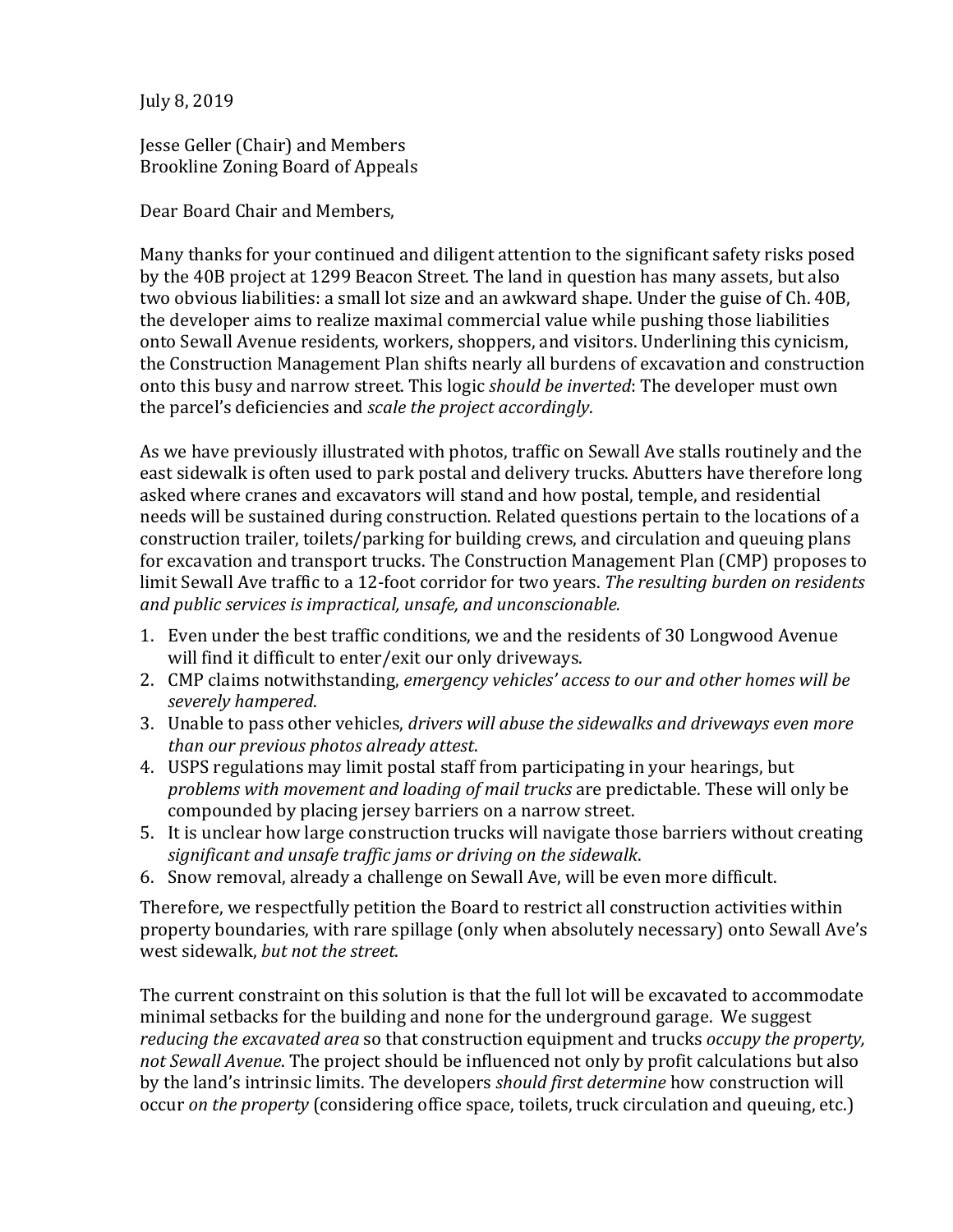and how many parking spaces it can reasonably accommodate with a reduced excavation footprint. The building size should *follow from that determination*.

Not surprisingly, this logic will address the project's central issue of massing and intensityof-use, while providing the developer with profits that reflect *both* the land's location *and* its inherent, inescapable liabilities. To meet the project's circulation needs in the context of Sewall Ave traffic flows, you and many abutters have suggested a full 2-lane driveway. The developer's confidence in residents' heavy use of rideshare vehicles highlights that need. When the building is finished, the smaller building footprint and the space dedicated for construction equipment will make way for this imperative 2-lane driveway.

Construction-related safety concerns on Sewall Ave. differ markedly from those elsewhere in Brookline. For example, current construction at JFK Crossing takes up only a sidewalk's width, and Harvard St. accommodates the temporary loss of a short parking lane without compromising safety. In contrast, the proposed project and construction plans materially jeopardize the residences and busy grocery store, post office, and temple on Sewall Avenue.

In the last 2 or 3 hearings, you signaled unequivocally that the proposed building is too large. The developer's response (to remove 1 residential story and 2 levels of underground parking, leaving the footprint largely intact) is inadequate. *The claim that further reduction in project scale will make the project economically unviable is specious and ignores the lot's inherent limits.* As you, Town safety officials, and the Transportation Board have all noted, the land simply cannot accommodate the project's ambitious scale and use intensity. Every communication from Town officials has stressed this point, starting with the Select Board's opposition in 2016 and 2017 letters to the Housing Finance Agency. All abutters welcome affordable housing in our neighborhood, but *the developer must not jeopardize public safety* by shifting wholly avoidable construction (short-term) and traffic (long-term) burdens onto a busy, narrow one-way street that services the Town's entire postal demand.

The development and consulting team is on record that the project was viable with 4 levels of underground parking. The latest iteration, with parking reduced to 2 levels, will avoid the water table and save the developer millions in construction costs. These savings and the reductions we suggest in size of the parking garage will easily offset further reductions in the amount of residential and/or commercial space. The *developer must understand and* accept *that any resulting decline in profit stems wholly from the parcel's inherent limitations* and not from unreasonable constraints suggested by abutters or imposed by the Town.

In summary, we respectfully submit that by every measure (intensity of use, circulation, parking, lot limitations, impact on Sewall Ave, fair profit), the appropriate scale for this project is:

- 1. A smaller excavation that allows *all construction to occur within property lines*,
- 2. Residential/commercial use and a building footprint *commensurate with the construction demands and reduced parking capacity*,

3. A *two-lane driveway to improve circulation* and increase the Sewall Ave setback. Although the details will still need scrutiny, these changes will automatically address many current concerns about massing, inappropriate encroachment on public space, trash and snow removal, and *most importantly, the considerable threat to public safety*.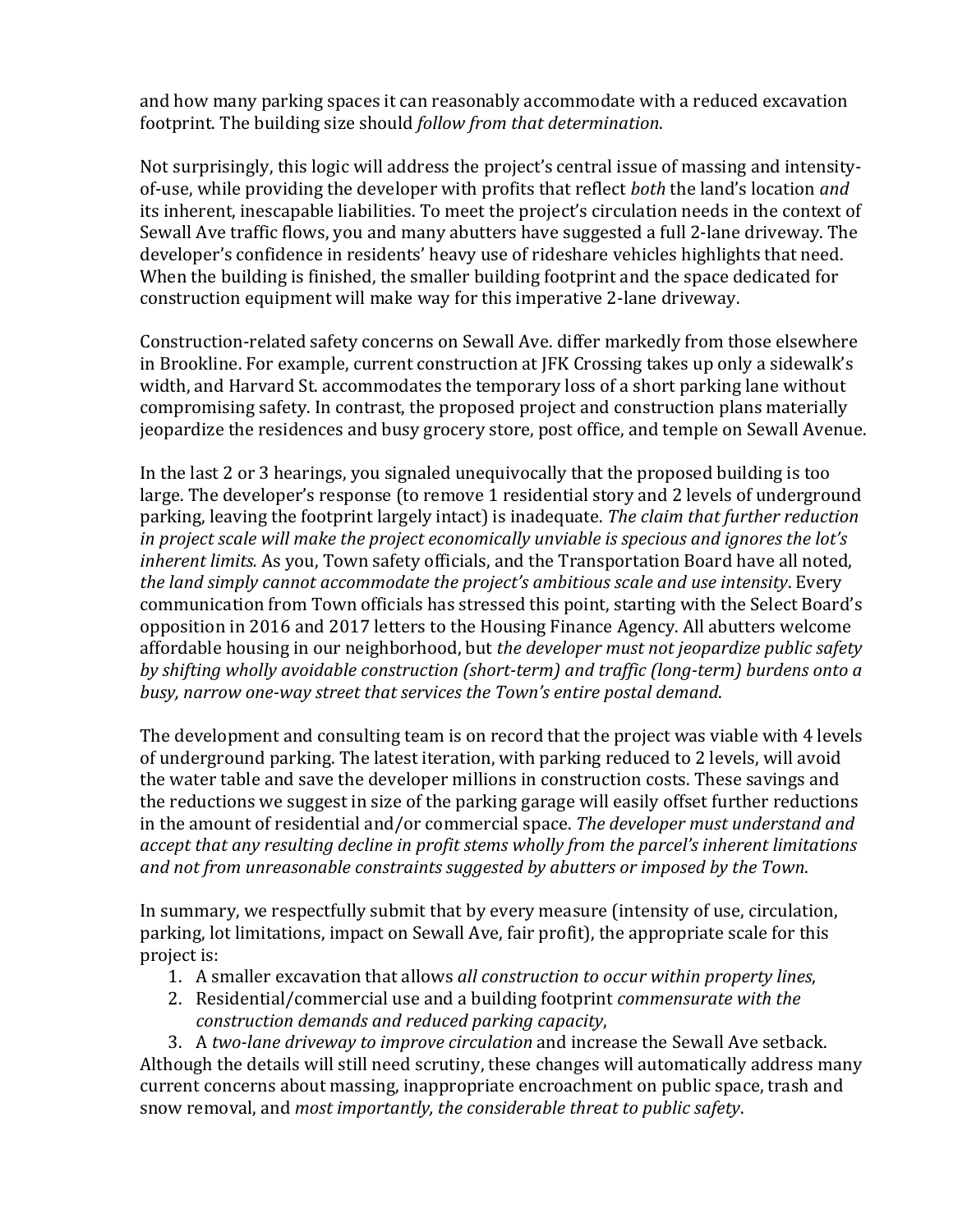We should mention that at the start of the July 4 holiday weekend, the developer's team invited us and two other abutters to a July 8 meeting, where they proposed to provide an updated CMP. While we welcome the opportunity to discuss the project in good faith, the notice was too short and did not include many abutters who will be adversely affected by the proposals. We suggested meeting as a larger group soon after the updated CMP is discussed at the July 10<sup>th</sup> ZBA hearing. Our email reply is attached.

Finally, we have three small requests, irrespective of project size:

- 1. Please assess the impact of losing 5 public parking spaces along Sewall Ave. The spaces currently serve shoppers, temple visitors, postal staff, and tradespeople well. Archived satellite images indicate that they are almost always occupied during business hours.
- 2. To mitigate the likely increased abuse of the eastern Sewall Ave sidewalk to park trucks or pass other vehicles (hence jeopardizing pedestrian and bicyclist safety), please consider studying a role for bollards placed along the first  $\sim$ 100 ft. from the Longwood Ave intersection.
- 3. As our home and brick wall are at risk of damage from the proposed construction, please consider adding ours to the list of properties that the developer must monitor (and compensate for damages if necessary).

Again, many thanks for your dedication and effort. We recognize that your Board activities are voluntary, and we don't take your service for granted.

Sincerely,

Lisa and Ramesh Shivdasani 51 Sewall Avenue, Unit B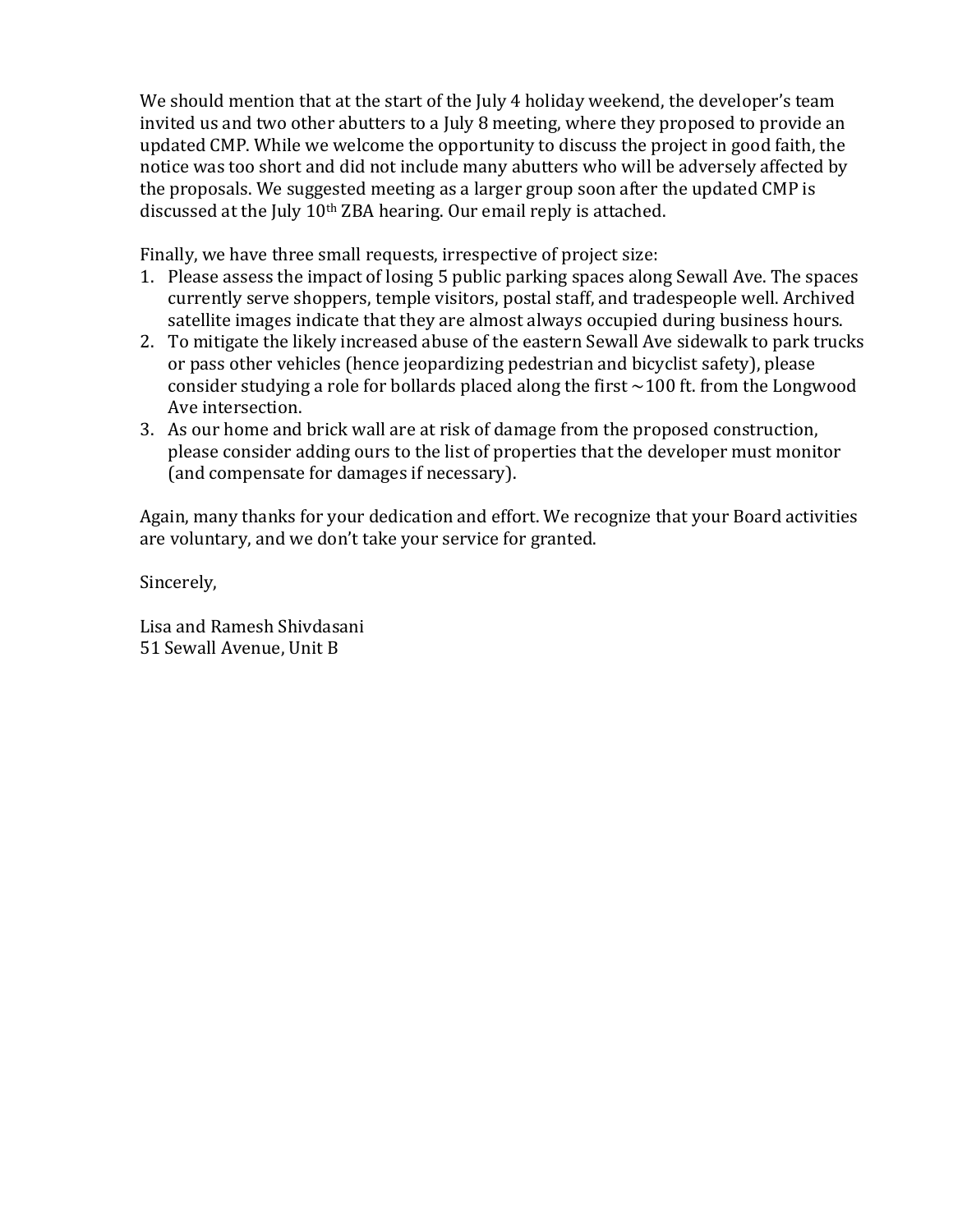**Subject:** Re: 1299 Beacon Street - Construction Management

- **Date:** Sunday, July 7, 2019 at 7:01:48 PM Eastern Daylight Time
- **From:** Shivdasani, Ramesh Arjun,M.D.,Ph.D.
- **To:** Rachna Balakrishna, kyle@spellmanventures.com, rsydney@sydneyassociates.com, lkshivdasani@gmail.com, executivedirector@sinaibrookline.org
- **CC:** Raj Dhanda, Jamie Hass, mmorelli@brooklinema.gov

Dear Ms. Balakrishna,

Thank you for your July 3 email. I am replying at the first opportunity after the July 4 break. In communications since December 2016, we have suggested involving neighbors to help mitigate the significant public safety risks of your project. Your invitation to discuss the CMP is a refreshing change from your inexplicable failure to reach out earlier.

Unfortunately, the notice is too short, the available information skeletal, and the extent of neighbor involvement inadequate for a July 8 meeting to be useful. I suggest that we aim to meet instead, as a larger group, soon after the community has a chance to assess current information objectively at the July  $10^{th}$  ZBA hearing.

- 1. Your invitation at the start of the July 4 weekend gave insufficient time to reschedule other commitments on July 8. We, and I expect others, will cooperate in finding a time that suits most parties.
- 2. The latest CMP (June 11) on the project website lacks necessary details. A meeting will be more useful if abutters receive a current, detailed CMP at least 3 days prior.
- 3. The CMP must consider the extreme burdens and safety risks to *all abutters*. Many neighbors who will be significantly affected by the construction were not invited, e.g., residents of 30 Longwood Avenue, 51A Sewall Avenue, other Sewall Avenue and Charles Street properties, and 11 Longwood Avenue.

I cannot at this time speak for the whole community, but Lisa and/or I will make ourselves available many evenings (even some mornings) after the July  $10^{th}$  ZBA hearing.

With kind regards,

Ramesh Shivdasani 51B Sewall Avenue

**Date:** Wednesday, July 3, 2019 at 5:26 PM

To: "[kyle@spellmanventures.com"](mailto:kyle@spellmanventures.com) [<kyle@spellmanventures.com](mailto:kyle@spellmanventures.com)>, Roberta Sydney

<[rsydney@sydneyassociates.com](mailto:rsydney@sydneyassociates.com)>, Ramesh Shivdasani [<ramesh\\_shivdasani@dfci.harvard.edu](mailto:ramesh_shivdasani@dfci.harvard.edu)>, Lisa Shivdasani [<lkshivdasani@gmail.com>](mailto:lkshivdasani@gmail.com), "executivedirector@sinaibrookline.org"

<executivedirector@sinaibrookline.org>

Cc: Raj Dhanda <raj 9634@gmail.com>, Jamie Hass [<hassjamie@hotmail.com](mailto:hassjamie@hotmail.com)>

Subject: 1299 Beacon Street - Construction Management

From: Rachna Balakrishna <[rachna@masonmurphyinc.com>](mailto:rachna@masonmurphyinc.com)